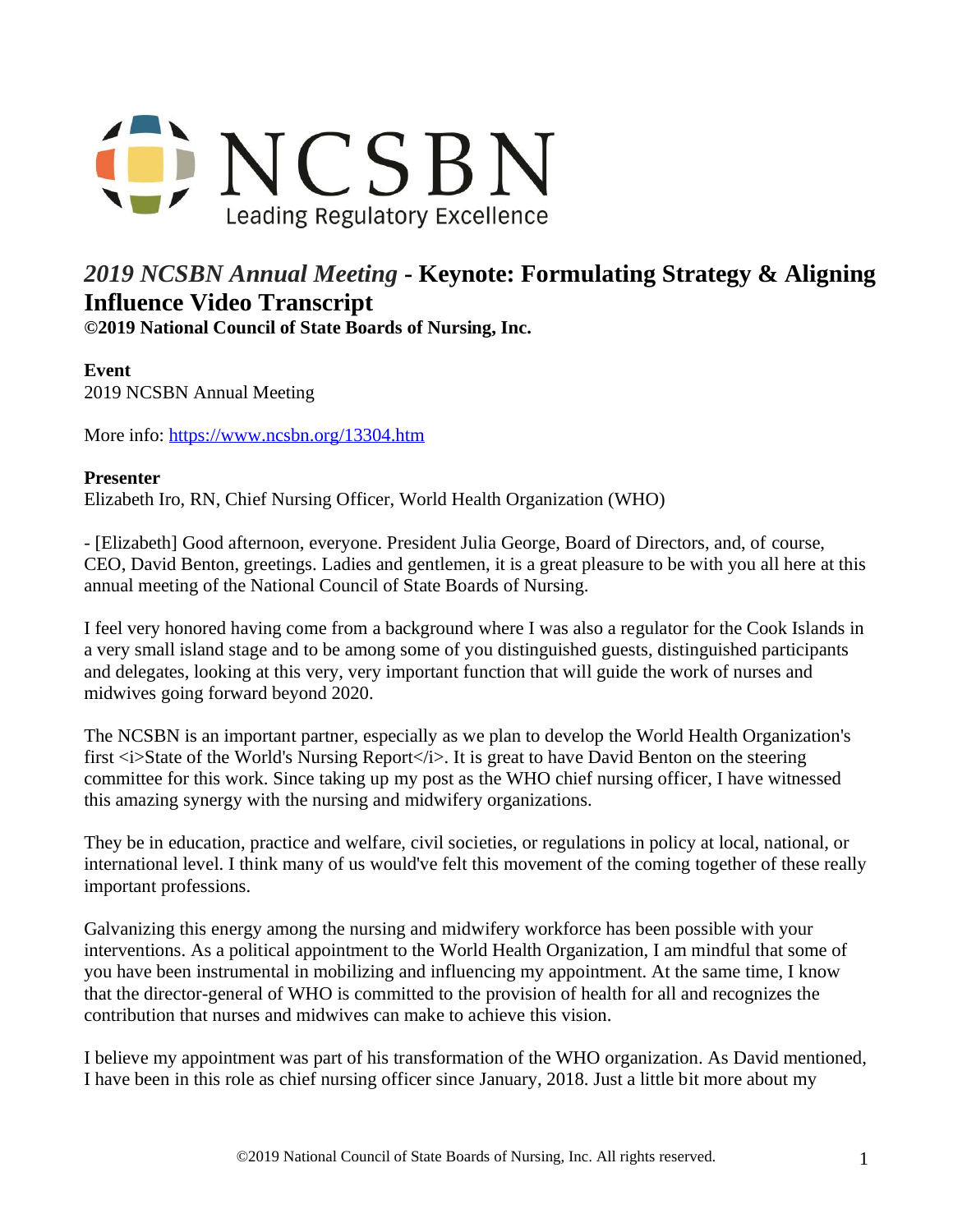background, I was born in, I grew up and went to school in the Cook Islands, a small island with population of about 17,000 people.

I decided to be a nurse for three reasons. One was not one of those that was mentioned earlier on that David mentioned as to why we get into this profession. I got into this profession... I decided when I was 16 years old that I wanted to be a nurse, one, because I could see the job security, I could get a job anywhere. I heard that if I had a New Zealand qualification, I could get a job anywhere in the world.

And two, the training was three years, it is not too long. And third, I wanted to travel and I could get a job anywhere in the world. So those were my reasons for getting into this profession. Health for all was not a focus in my very early career decision. However, in my journey since, it has clearly been the focus.

I have been a president of the Nursing Association of the Cook Islands affiliated to the International Council of Nurses. I was the registrar of the Cook Islands Nursing Council and in nursing leadership roles prior to taking on the role as secretary of health for the Cook Islands Ministry of Health.

Without realizing it, this was my somewhat preparation of over 30 years for my transitioning from a local to a global platform. So, my association and collaboration with the National Council of State Boards of Nursing as the global leader in nursing regulations to improving the safety and welfare of patients through education, research and service, and public protection can only enhance the work we do to strengthen our profession.

And for this, I commend you. Today, it is my intention to draw from my work as the chief nursing officer of World Health Organization and to share priorities of the World Organization's 13th program of works and how nursing can contribute to this. And second, to provide an update on the Nursing Now campaign, and the *si*>State of the*s*/i>si>World's Nursing Reports/i>, and the planned events that will take place to commemorate the Year of the Nurse and the Midwife.

And thirdly, I want to explore the role regulators will play in realizing the full potential of nursing in supporting universal health coverage and the health systems. As I mentioned earlier, the World Health Organization is entering a new era and it's recognition of the contributions of nursing and midwifery. The WHO Director-General.

Dr. Tedros has stated, and I quote, "We simply cannot achieve universal health coverage and the healthrelated targets in the SDGs unless we empower and equip nurses and midwives and harness their power." There are significant efforts underway to better engage the global nursing and midwifery communities to accelerate collaboration and progress on the achievement of UHC and the health-related SDGs.

One of my initial courses of action upon starting my role as the chief nursing officer at the World Health Organization was to establish a task force on nursing and midwifery that was open to any nurse, midwife, or champions of these professions working through our WHO at headquarters, at the six regional offices, and at country offices.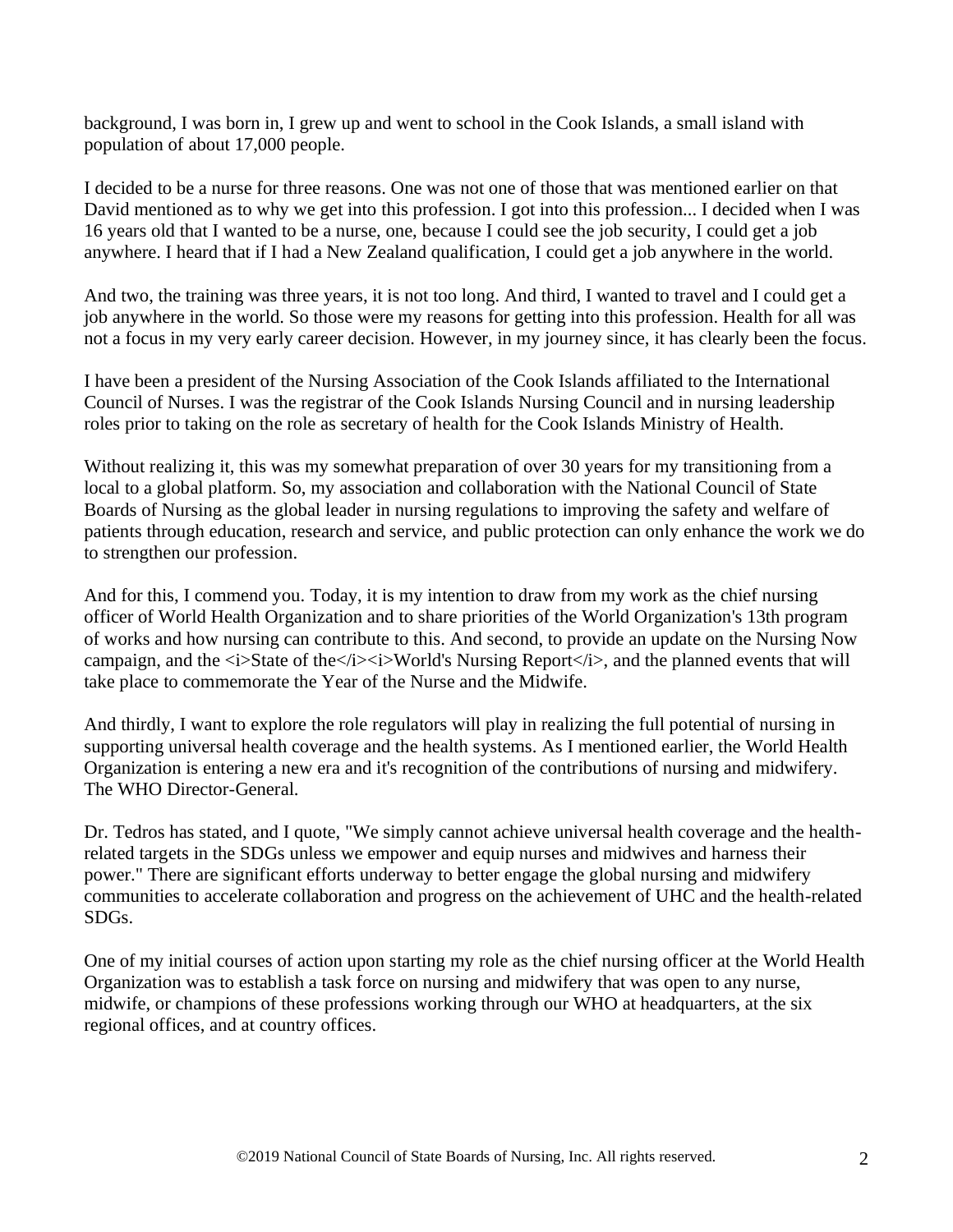The intention was to provide a platform to strengthen nursing leadership, advocate for political commitment, develop research and evidence, improve coordination, and embed nursing and midwifery perspectives in WHO's work and global health initiatives. This remains a work in progress.

This taskforce aligns well with the 13th WHO general program of work, often referred to as GBW 13. It sets out WHO's next 5-year strategic plan with 3 priorities, with each priority targeting 1 billion more people benefiting from universal health coverage, a billion more people better protected from health emergencies, and a billion more people enjoying better health and wellbeing.

This is the triple-billion target of WHO. This new program of work for WHO seeks to promote health, to keep the world safe, and to serve the vulnerable. The health workforce is a critical component to achieving these targets and more so, especially nurses and midwives, who make up 50% of the workforce globally.

The sheer magnitude of the nursing and midwifery workforce, coupled with the vast range of health services they provide in different health care settings, their collaboration, and coordination of services makes nurses and midwives integral to improving health and wellbeing around the world. But we should not only focus on the numbers, we must focus on quality of nursing and midwifery care.

Increasing evidence shows that death due to poor quality of health care in low middle-income countries accounts for 10% to 15% of all deaths and between 5.7 and 8.4 million deaths annually are from poor quality of care, including access. Globally-speaking, we are dealing with some critical issues confronting the nursing and midwifery professions.

Issues such as gender bias, low pay, limited scope of practice, low staffing ratios, accreditation and regulations issues, all continued to hold nurses back from reaching their full potential or from having the powerful positive global impact that they could contribute to. Training more nurses and midwives is critical to address the 9 million shortfall the WHO has projected will be needed to achieve and sustain UHC by 2030.

This shortfall mainly effects low and middle-income countries, but how they are educated and where they work is even more important. Last week, I was honored to visit some of the Pacific islands with Dr. Tedros and it highlights with me some of these challenges in small island states, and the capacitybuilding options available, and why we need to consider options such as training hubs in regions, and make human capital investments, and increase service education, particularly education institutions in rural areas, as well as recurrent investment such as employment and retention of health workers.

Regulatory function is critical in these situations, but what would this look like? WHO has developed policy documents and strategies to provide a framework for broad-based actions to enhance capacity of nursing and midwifery developments. The Global Strategic Directions for Nursing and Midwifery 2016- 2020 reinforces the preexisting Global Strategy for Human Resources for Health: Workforce 2030, which outlines policy options for countries, the WHO secretariat, and other stakeholders such as yourselves to optimize the health workforce and progress towards UHC and the SDGs.

The 2016 United Nations High-Level Commission on Health Employment and Economic Growth concluded that investment in the health workforce can result in not only improved health outcomes and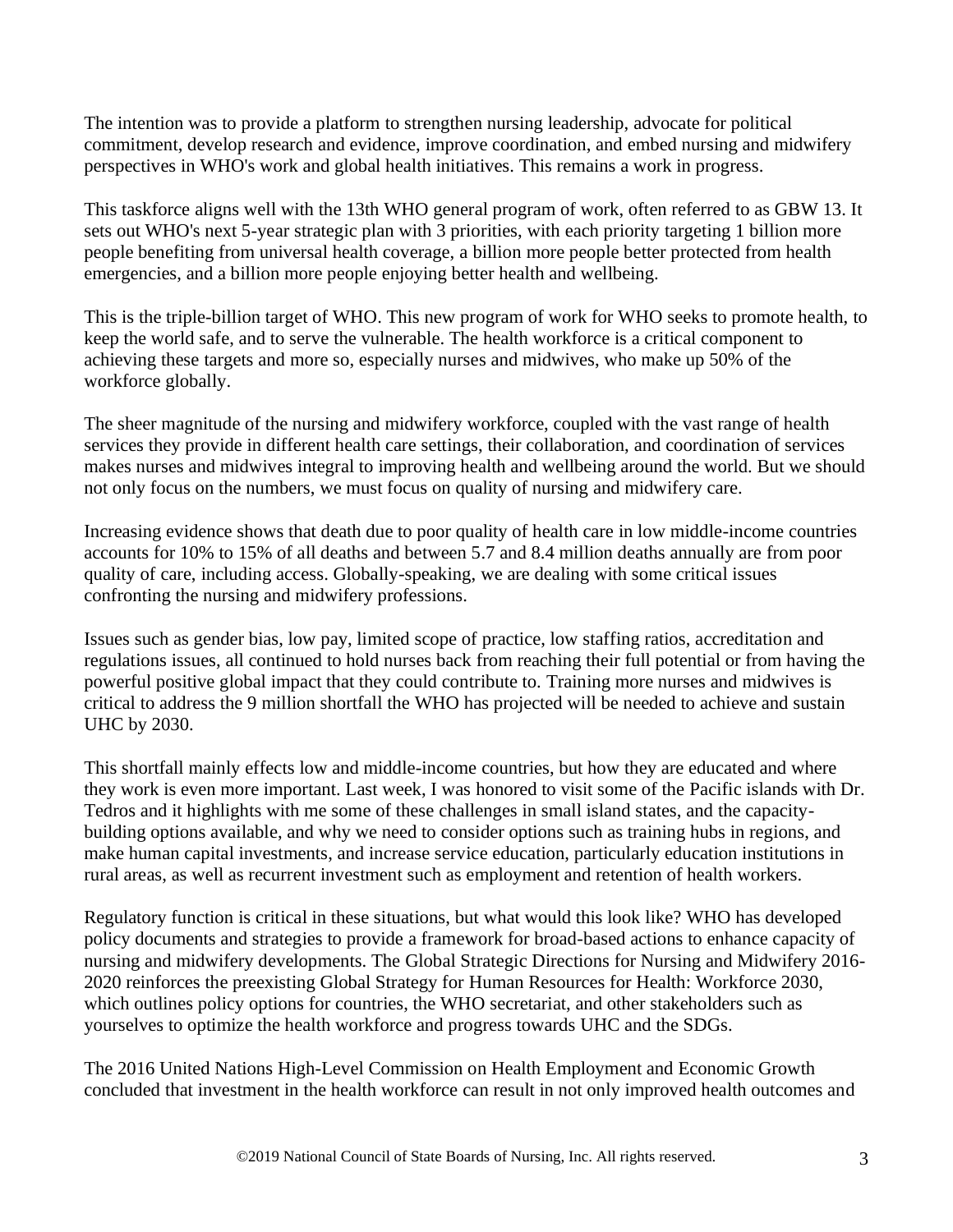that health workers are not a cost, they're an investment, an investment that pays a triple return for health, gender equality, and economic growth.

The WHO recognizes that health workforce and services are important building blocks of a health system, but mere availability of health workers is not sufficient. Only when they are equitably distributed and accessible by population, when they possess the required competency, and are motivated and empowered to deliver quality care that is appropriate and acceptable to the expectations of the communities and people, and when they are adequately supported by the health system, can we say that there is effective service coverage.

This is a challenge for many countries, especially those with weak health systems, small island states and why some countries will require development assistance in the long term. This assistant can fall within the regulator support mechanisms as well. In recent times, we have seen this energized focus on nursing globally. The launch of the Nursing Now campaign has seen the strength and collaboration of key partners, WHO, ICN, and Nursing Now, with the Burdett Nursing Trust and the uptake of over 200 Nursing Now groups in over 80 countries globally.

In 2018, the 3-year Nursing Now global campaign was initiated to improve global health by raising the profile of nurses. The campaign was based on the findings from the  $\langle i \rangle$ Triple Impact Report $\langle i \rangle$ , which showed that by empowering nurses and midwives, it would also contribute to improvements in gender equality, strengthen economies, and improve health globally.

This movement aims to have nurses and midwives playing central roles to addressing the 21st-century health challenges and threats, and they are doing so in various roles and positions from the frontlines to the levels of leadership. Now, more than ever, nurses are using their voices and drawing from their unique perspective to shape policy and find solutions.

What is also exciting is Nursing Now has launched a Nightingale Challenge, which aims to equip and empower the next generation of nurses as practitioners, advocates, and leaders in health. The Nightingale Challenge asks every health employer to provide leadership development training for a group of young nurses and midwives during 2020, the Year of the Nurse and the Midwife.

The aim is to have at least 20,000 nurses and midwives aged 35 and under benefiting from this in 2020, with at least 1,000 employers taking part. Each employer will determine how best to respond to the Nightingale Challenge. Programs can be any mix of formal course, mentoring, shadowing, or learning from other professions or sectors.

Organizations are welcome to involve other age groups and other professions in their program as well, but only nurses and midwives under 35. Age 35 and under will count towards the 20,000 goal. By participating in the Nightingale Challenge, you can demonstrate that you are committed to investing in your nurses and midwives in particular during the year when the two professions will be in the spotlight.

Already over 200 employers have signed up. I hope you can distribute this information to your networks. Find out more and accept the Nightingale Challenge. You can log into the website, www.nursingnow/nightingale. Another exciting activity that has seen the collaboration of many key partners such as ICN Nursing Now, WHO Collaborating Centers for Nursing and Midwifery,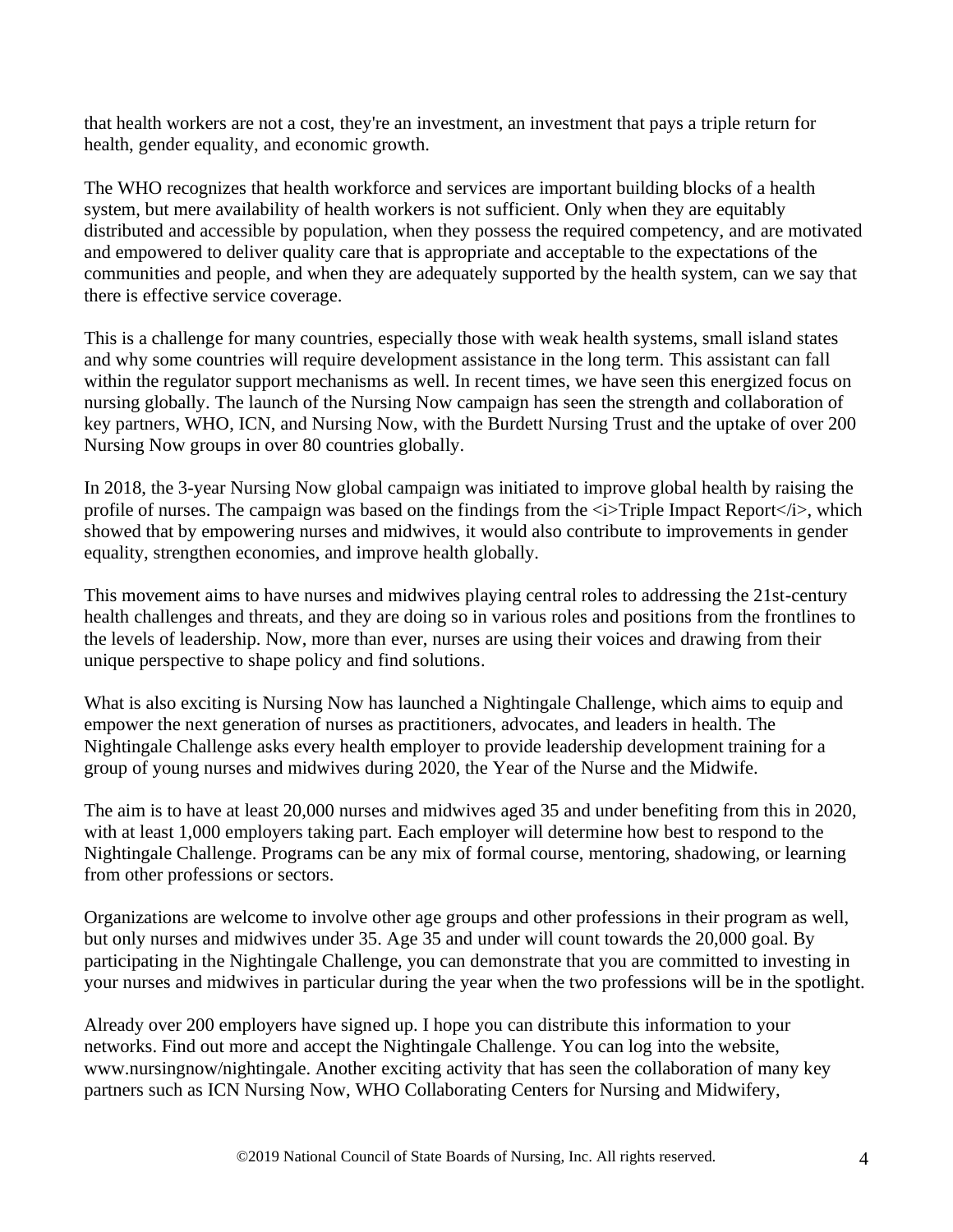government chief nursing and midwifery officers, or the equivalent, the World Innovation Summit for Health, [inaudible], and NCSBN is the development of the first  $\langle i \rangle$ State of the World's Nursing Report</i>.

The report will provide a global picture of the nursing workforce and its contributions to WHO triplebillion goals. It will inform national policy dialog and drive development of national nursing workforces to optimize their contributions towards UHC and primary health care at the same time, progress across the SDGs.

And we anticipate that the data and policy dialog will unlock investment in nursing, the health workforce, and the gender equity agenda. The report will provide us with valuable data that will help to identify the major gaps in nursing practice, specifically the data collected will help to shape policy and shed a light on countries' specific needs.

This provides the opportunity to shape better nursing regulation and standard of practice. What more does this mean for country, regional, and global nursing regulations? I'll look to the support advice from NCSBN to guide us in this. The report will identify the active stack of nurses, the number, demographics, distribution, looking at geographicals and service category.

It'll look at the nursing education, the duration, the standards, and annual graduates, the accreditation, fitness for practice assessments. It also looks into the nursing regulations, the nursing council model. The labor market flows will provide us with informations on graduate starting practice, the unemployment rate, the foreign-born and trained and also looks into the employment characteristics in terms of working conditions and entry-level wages, social protections in various countries.

At the same time, governance and leadership will also be highlighted in the report, identifying chief nursing and midwifery officer positions, the leadership development programs, and the leading care teams in countries. The gender and nursing composition pay gaps will also be highlighted. This report would compromise four main sections.

One, how the nursing workforce will help deliver the triple-billion goals, and two, results of aggregated country data and modeling to present a global picture of the nursing workforce, and three, a forwardfacing policy agenda for advancement towards 2030 targets. And four, the country profiles, detailing the nursing workforce and projections for meeting population health needs.

This report will be launched on April the 7th, World Health Day, in 2020. I'm really excited about this report although it appears very ambitious, but I think it will actually allow countries to make decisions based on their data and their health needs.

And I think our role in supporting countries around policy dialog is critical. And I mean us regulators, WHO, and all the partners engaged in this work. At this year's World Health Assembly, members agreed that 2020 is the International Year of the Nurse and the Midwife.

The World Health Assembly is made up of 194 member countries represented at the World Health Assembly through the ministers of health. And it's a decision-making body and we're really pleased that this year that they have designated 2020 the Year of the Nurse and the Midwife. This decision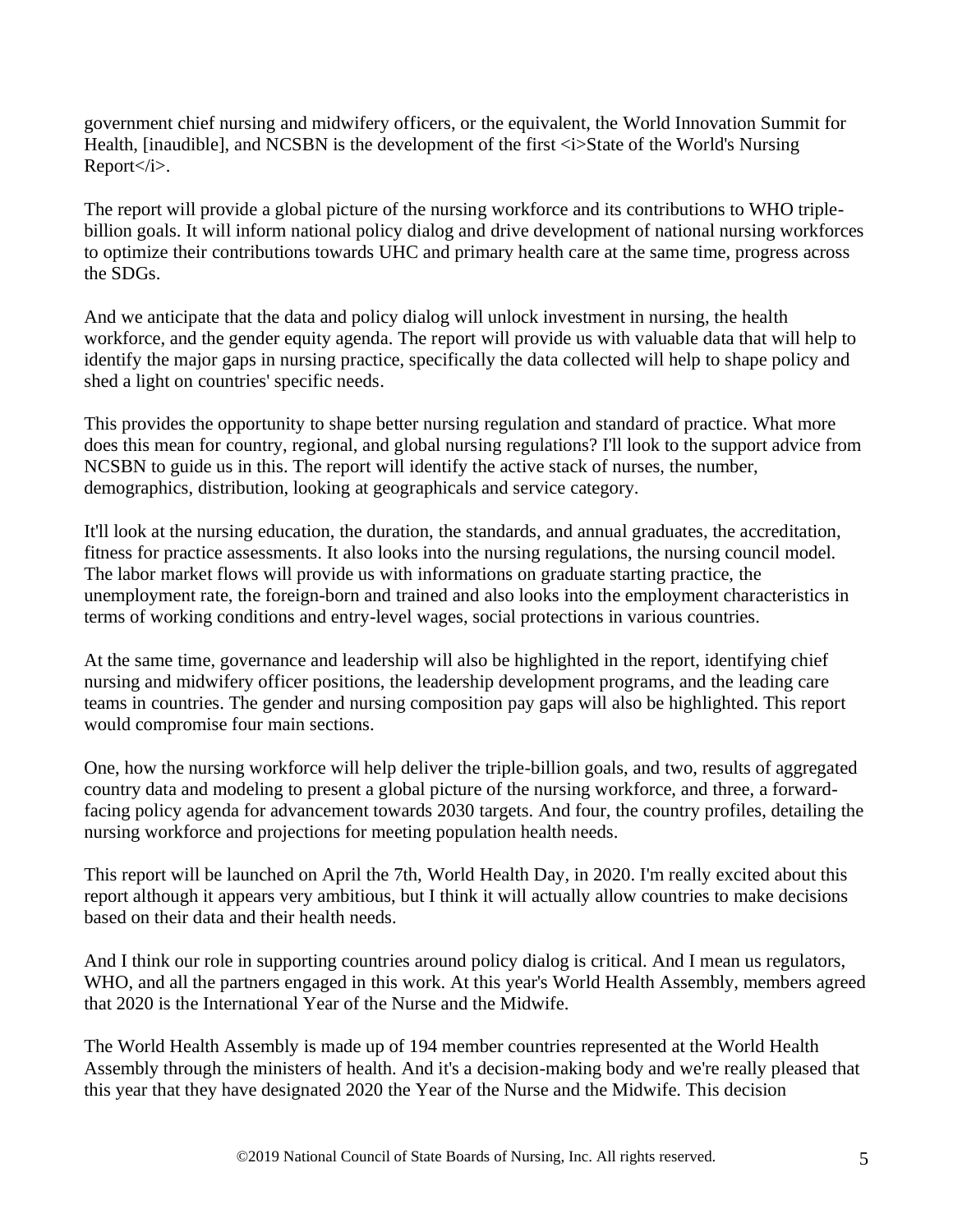effectively shines the global spotlight on nursing and midwifery and the significant contributions that they bring to achieving universal health care.

We must take the approach that 2020 is a year of opportunity for us all. We not only have the opportunity to highlight the global contributions of nurses and midwives to better health for all, but I would also challenge each of you to consider how you can use this year to move forward in a strategic and empowered way in your current projects and areas of expertise.

We must use this opportunity to initiate nursing agendas for beyond 2020. It's not just a year of celebration of our successes and where we've been, but I think it's an opportunity to look beyond 2020 and what more can we contribute to health for all.

Some of the key dates noted. In 1st of January, a kickoff to 2020 Year of the Nurse and the Midwife, we aim to get as many global health political leaders to share a message of support or refer to the Year of the Nurse and the Midwife in their New Year addresses.

You can influence your leaders in your areas to also highlight or amplify this message. On the 7th of April, of course, as I mentioned, the global launch of the  $\langle i \rangle$ State of the World's Nursing Report $\langle i \rangle$ , the main international launch is planned for Geneva with simultaneous launchers events held in WHO regions. The report launch toolkit will be developed with partners to encourage countries and key stakeholders to get involved in organizing policy dialog events to launch the report.

The toolkit will contain key messages, social media, and infographics. Other key dates are in May the 5th is the International Day of the Midwife. We also intend to amplify some of our messages around this date as well as the International Nurses Day, which is May the 12th. The celebration in Geneva, hosted by WHO, ICN, and Nursing Now as a kickoff to the Global Forum of Government Chief Nursing and Midwifery Officers and the triad meeting.

On May the 13th to the 15th, WHO will host the global forum, a meeting of government chief nursing officers and midwives, to discuss the  $\langle i \rangle$ State of the World's Nursing  $\langle i \rangle$  findings and inform national delegations of the policy recommendations for countries and regions. We have encouraged delegations that are attending the World Health Assembly to include their government chief nursing and midwifery officers as part of their official delegation, but they come prior to the World Health Assembly to attend this WHO forum.

The triad meetings of WHO, ICN and ICM, and the regulators, and I think this is a really key meeting to ensure that you are engaged moving forward. I think we're used to seeing ICN taking the lead in the regulatory work when David wasn't CEO.

But I think we need to revisit the space and see how this engagement can actually be embedded in this triad meeting so that we've got key partners at the table when we're making decisions. So that an opportunity for widened discussions among nursing stakeholders on the findings of the <i>State of the World's Nursing Report</i>and implications for policy investment is made.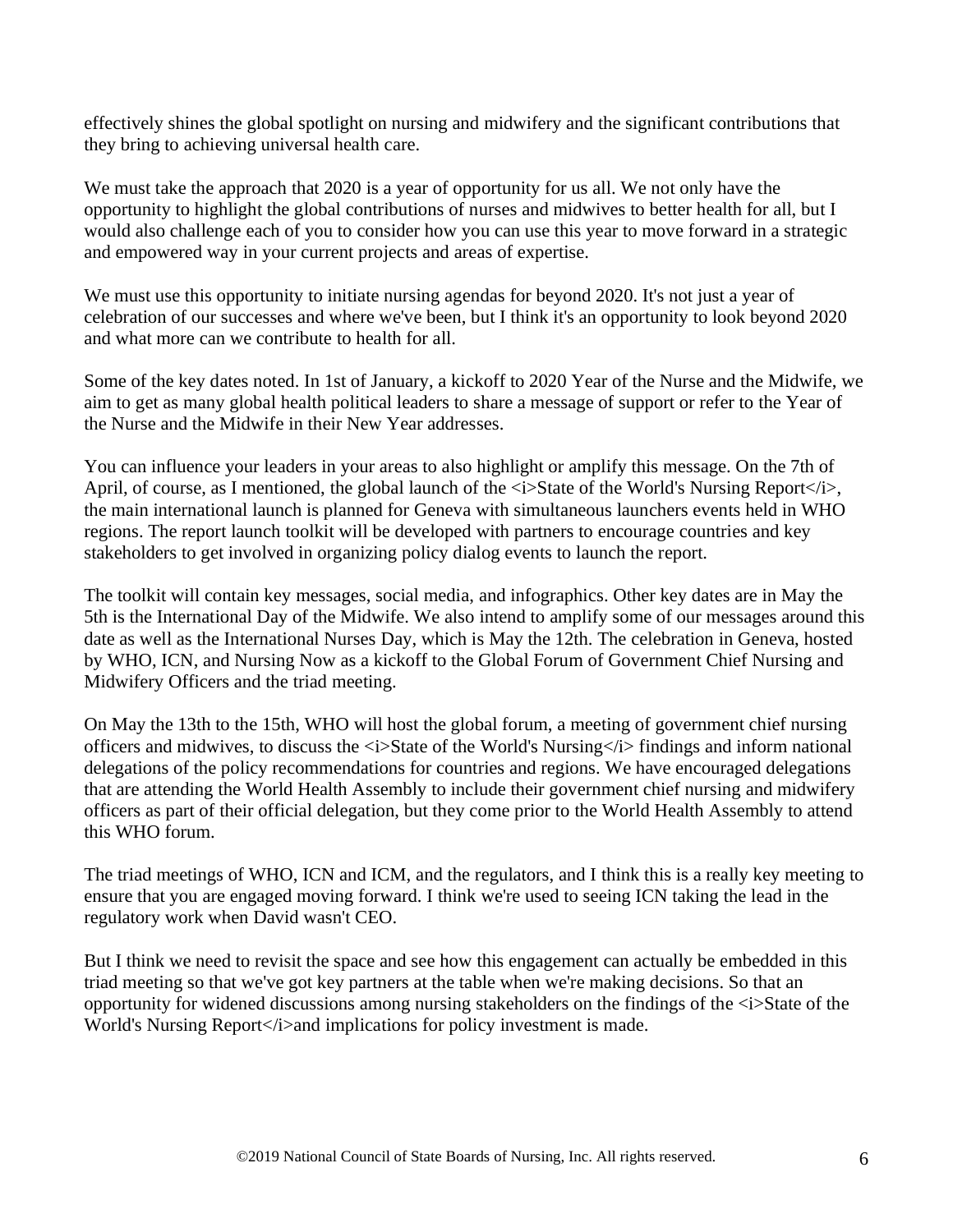On May the 18th to 23rd is the 73rd World Health Assembly. This is an opportunity to ensure nursing and midwifery is firmly on the agenda and champion through relevant discussions with potential participations of high-level champions and health ministers.

In addition, a Walk the Talk, an event that WHO holds annually and is held just prior to the start of the World Health Assembly, we anticipate a main feature showcasing nursing and midwifery during this event. And you're quite welcome if you're in Geneva to join us.

We continue to explore opportunities for official events and side events during the World Health Assembly. Really critical that we do this because, you know, political leaders from 194 countries will be attending this meeting, so I think this is the opportunity we can't afford to miss.

We need to maximize the exposure that it's offered us as part of the Year of the Nurse and the Midwife. Then in September to October, WHO has regional committee meetings and we anticipate to highlight nursing and midwifery and see their commitments on their health workforce during their discussions and deliberations.

This is our early discussion on activities and as they get finalized, we want to amplify our messages throughout the year by linking with our networks. I encourage you to share any of your planned activities so we can achieve this together.

The  $\langle i \rangle$ State of the World's Nursing Report $\langle i \rangle$  offers opportunity to consider impact of regulatory functions at country, regional, and global levels. And I look forward to working with NCSBN to see how we can best support countries and regions to advance in this area. The Global Regulatory Atlas puts the world's nurses at your fingertips.

It was really quite exciting to hear that you have 200 countries on this platform. This is so important in an increasingly connected world. But at the same time, I acknowledge the work in the different countries and regions as nurse leaders strengthen nursing practices through strengthening regulatory functions and some because gaps were identified due to changes in models of care as nurses and midwives in response to the continuous changes in practices, for example, of HIV treatment without the necessary regulations to support the shifting of practice from physician to midwives.

While the concept of task sharing was endorsed by the WHO in 2008, many of the regulations throughout Sub-Sahara… Sorry, Sub-Saharan Africa failed to support the changes taking place. Regulations involving scopes of practice, licensure examinations, pre-service education, etc., that are central to HIV treatment were largely overlooked.

Therefore, the African Health Professional Regulated Collaborative aimed to engage countries where treatment for HIV was largely being carried out by nurses and midwives. Some strategic developments of regional regulatory functions came out of regulatory systems strengthening in response to many changes, challenges faced, including limited numbers of personnel in small, low, and middle-income countries.

One answer is to regionalize efforts among countries that share common histories, cultural values, languages, and economic conditions to work together to establish more efficient systems such as the one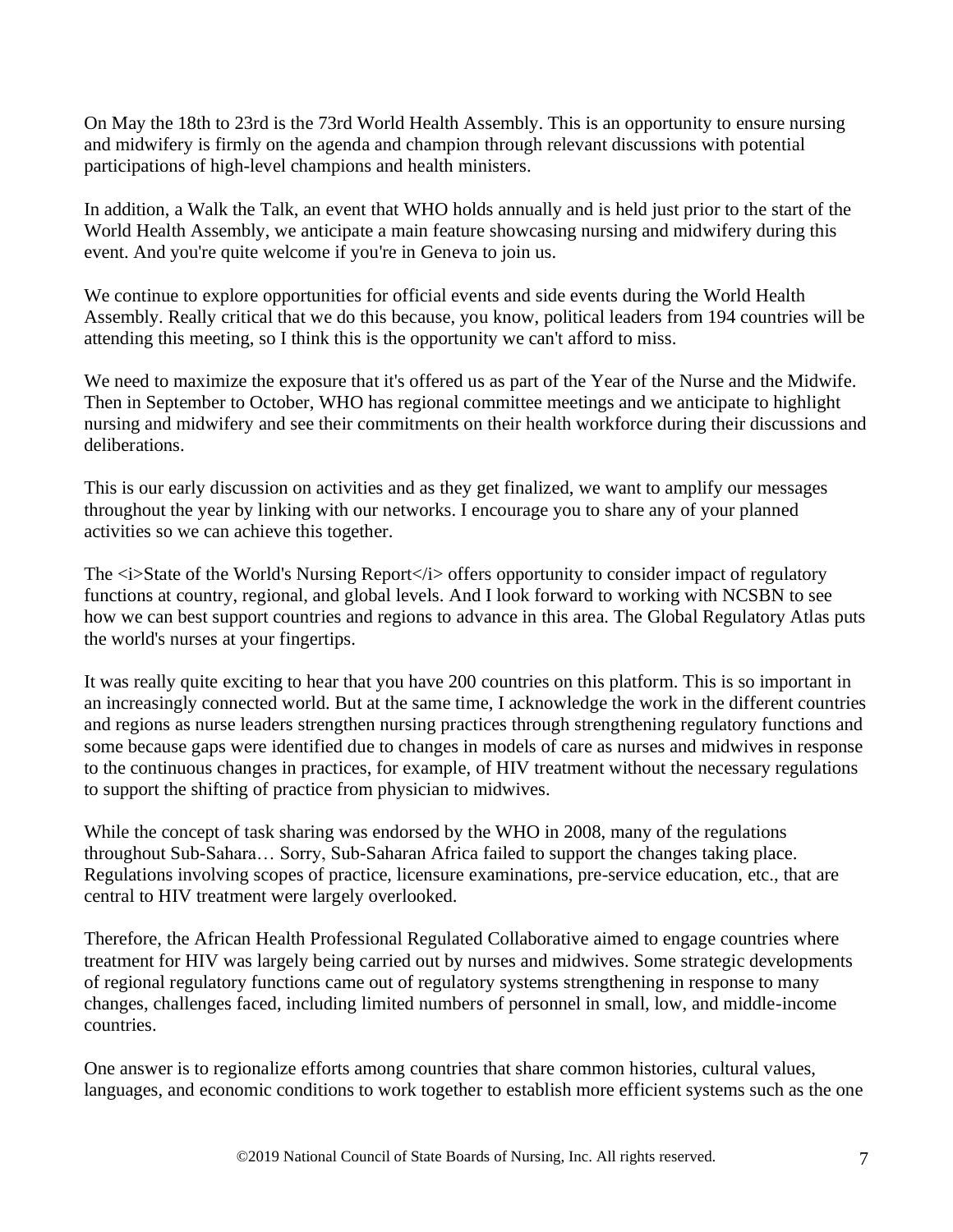established in the Caribbean Regulatory System. This initiative has helped to enhance sustainability in resource constraint contexts such as building human resource capacity in nursing and midwifery.

Another example of cross-regulatory initiatives includes the Western Pacific Government Chief Nursing and Midwifery Officers Alliance, where small island nations provide aid for each other by mobilizing their nursing and midwifery workforce during disasters due to climate change such as hurricanes and cyclones. These initiatives can deploy nurses and midwives where they are most needed.

These are just two examples of how nurses and midwives can formulate strategies and align influence for the greater good. I believe that the first  $\langle i \rangle$ State of the World's Nursing Report $\langle i \rangle$  will identify critical gaps in education, registration, practice, advanced practice that can be addressed through strengthened regulations.

Telemedicine has been shown to have success in overcoming geographical challenges that limit access to quality health care around the world. However, there are still many barriers that need to be addressed in order to ensure its success. As in all areas of medicine, telemedicine is only successful if staff receive adequate training and management to maximize healthy results.

Therefore, what are we going to ensure the competencies in regulations for telemedicine practice? Advanced practice roles are developing globally and opportunities for advanced practice nursing are expanding worldwide due to a need for expert nursing care at an advanced-level practice.

It is well acknowledged globally that APRN practice encompasses several components, including the ability to diagnose, prescribe medication, prescribe treatments, perform and interpret diagnostic tests, among other aspects of care. However, as the advanced practice role continues to develop, we must ensure that we are addressing the existing barriers that prevents APRNs from practicing within their full scope of training and education.

Complex issues relate to role clarification, access to education programs globally, lack of respect for the nursing profession, variation in scope of practice, and more complicate promotion of global-uniformity APRN practice. As a global nursing community, we must continue to support programs such as these.

Now is the time when we must closely evaluate what is globally taking place on the ground. To further advance the nursing and midwifery professions and to achieve universal health coverage, we must pool all our resources together and offer support where it is very much needed. NCSBN continues to play a pivotal role in supporting global recollective standards that ensure to advancement of the profession of nursing.

Altogether, I hope you can see how our mandates are being used globally in high and low-middle income countries to serve the public. "You are," I quote, "envisioning and refining recollection systems for increased relevance and responsiveness to changes in health care, championing regulatory solutions to address borderless health care delivery, expanding the active engagement and leadership potential of all members, and pioneering competency assessments to support the future of health care and the advancement of regulatory excellence.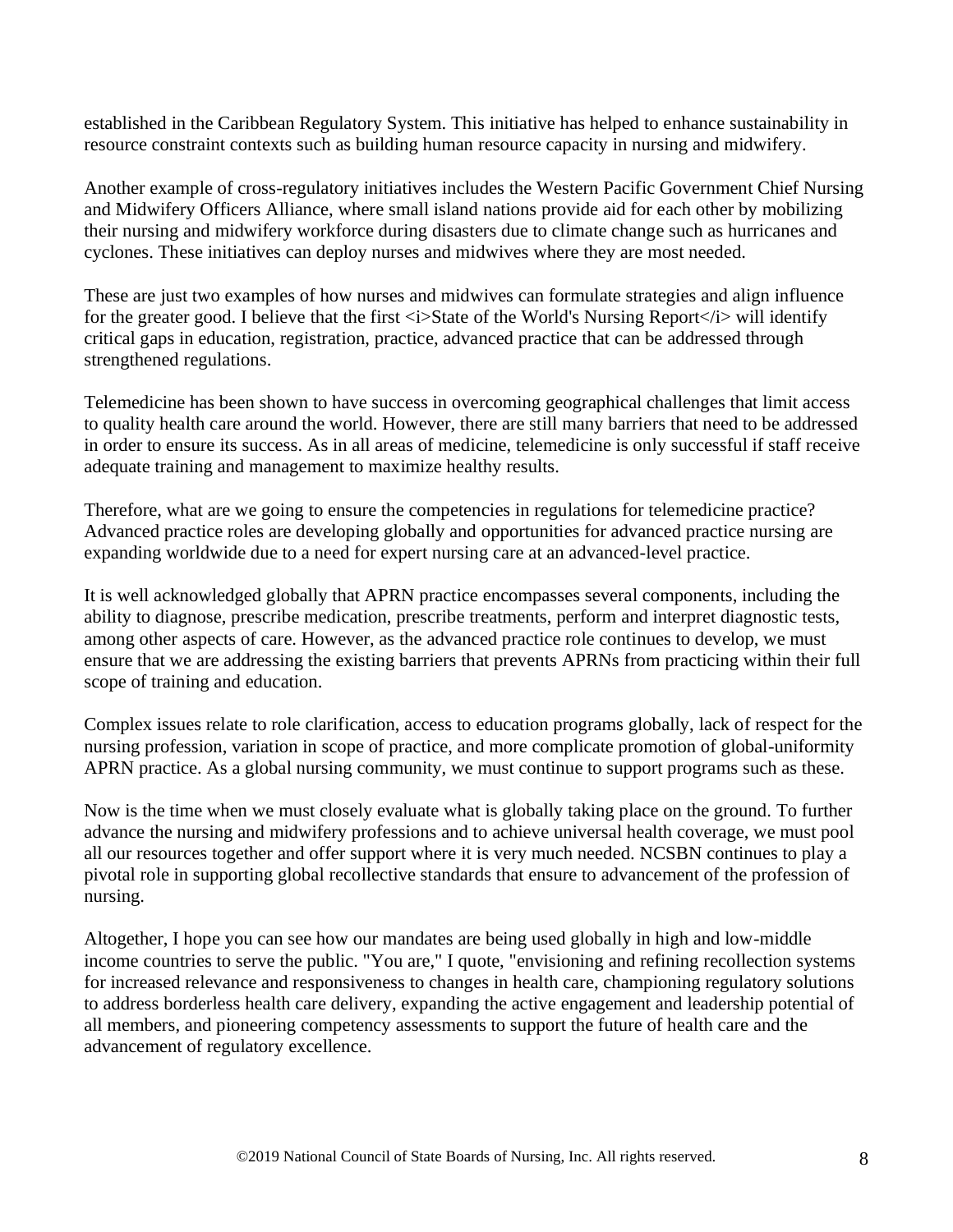But we as a nursing profession must have our own mandate, one that ensures that nurses and midwives have equal educational opportunities and standards of quality practice regardless of regions, country, or community. We're hearing about some of the exciting work that is being done from a global perspective and we must take the momentum from the International Year of the Nurse and the Midwife in 2020.

Nurses and midwives are key vessels of change in their communities around the world. NCSBN and WHO have key roles to play in the global empowerment of the nursing profession. And I truly believe that if supported, the ambitious triple-billion target can be achieved. I anticipate the results of 2020 with great hope and I look forward to seeing how we can all work together to elevate the global nursing profession and achieve health for all.

I conclude with a quote. Ms. Julia, she mentions that people normally conclude with quotes. And I actually take one of Dr. Tedros', the WHO DJ's statement from the ICN Congress, where he says, and I end, "Together we can ensure that nurses and midwives get the education, the training, the jobs, the conditions, the opportunities, the dignity, and the respect they deserve."

Thank you very much. - [David] So we have some time for some questions. If you want to go to the microphone and I'll recognize whoever's at the microphone and you can then ask your question.

And while people are thinking that one through, I have a question for you, Elizabeth. I want to draw on you're very impressive resume in terms of making policy change in the Cook Islands. And here at NCSBN at the moment, we're going through a process of reviewing our model act and rules, and one of the issues that we have recognized is that to be as agile as we need to be to keep peace with the very changing health care demands, the changes in education, etc., we need to write that act in a way that is sufficiently permissive to enable rapid change.

Part of the problem is obviously getting legislative time and that can take some time. Any advice you can offer us in terms of how we might come up with that next-generation legislative framework that really keeps peace with all of the demands that we're facing?

- I think, you know, any legislative change is always challenging, but I think for me, I would like to say that, you know, before kind of moving on to that process, I think the  $\langle i \rangle$ State of the World's Nursing $\langle i \rangle \langle i \rangle$  Report $\langle i \rangle$  is going to be a critical report that can actually inform the way forward in regards to legislative changes.

I think the key thing would be about consultation, is how widely you consult because I think there are experts in this area and I think it's important to also ensure that you've captured the differences in our context because if you're making some changes, that's going to be forward looking, I think it's important that you actually capture what exists right now in terms of people's needs.

And that's why I kind of say that the  $\langle i \rangle$ State of the World's Nursing Report $\langle i \rangle$  is going to be a key document that can actually inform on that process as well. Process itself though, as you know, it's not that simple. It's a long process. It's really about getting the right people to the table and as part of that consultation… Sorry, David, I don't have any kind of easy reference for this because it's not an easy process.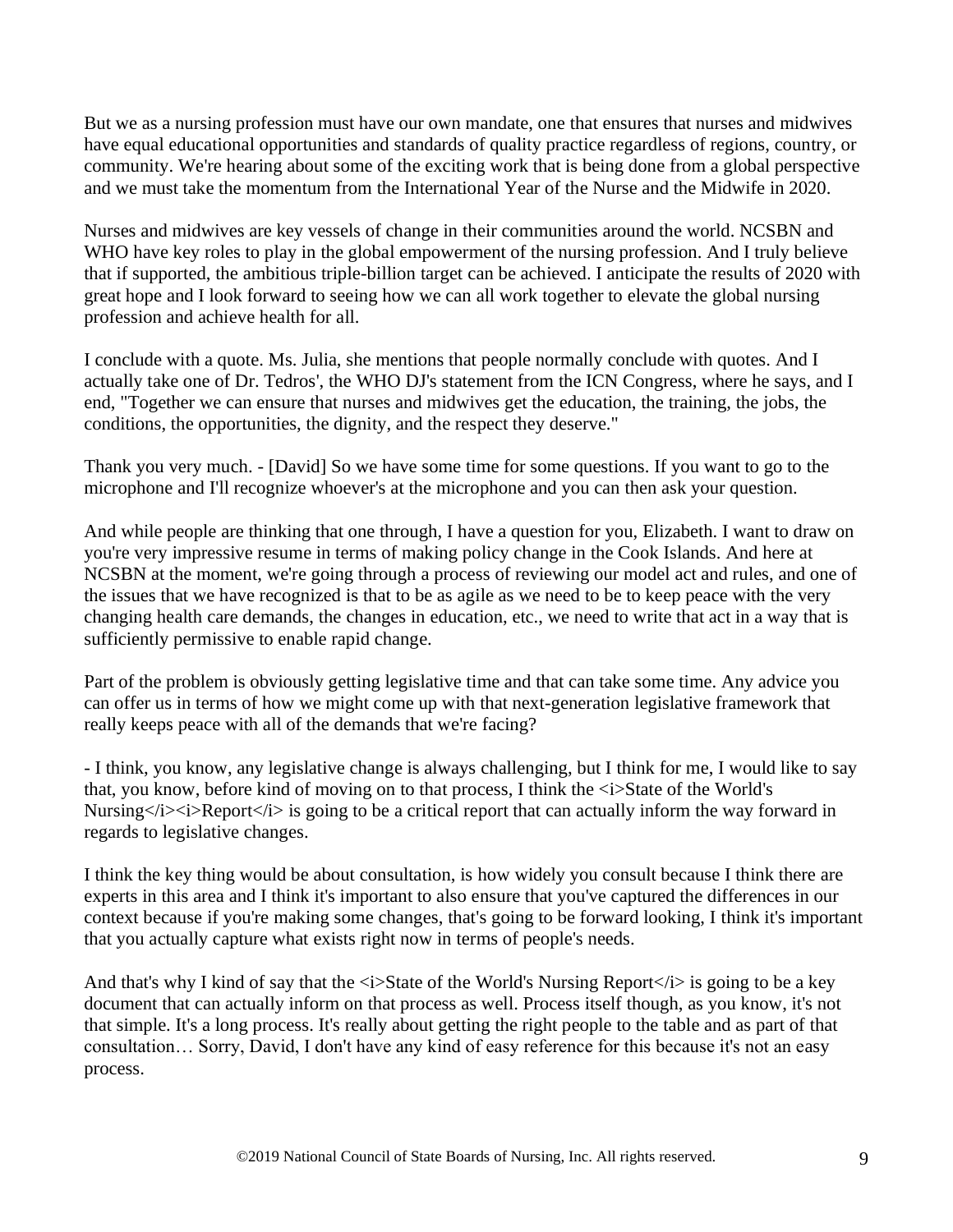- Well, I'll give a little shoutout for the Texas Board of Nursing's Act because it has a provision in it which enables, "pilot work" to be done. And I think that's a very…it protects the public, but it also gives some flexibility as well.

And I think we need to look at those examples, whoever has got those examples that find solutions, and to bring them together so that we can all learn from them. Thank you. Any questions for Elizabeth? If not, I have another one. So, let me ask another question in terms of how we might work with you to help really make 2020 a springboard for the future.

As you know, the World Health Organization is one of almost 200 UN agencies and many of them touch upon the work that we do. The International Labor Organization obviously looks at some of the issues around how many people are there and what conditions they have.

But in today's world with both nurses and patients being highly mobile, the World Trade Organization, the International Organization of Migration, and many other groups, how might we embrace those other parts of the UN so it's not… And it's great that the World Health Organization is really embracing nursing, but if we can get some of these other parts, particularly, as regulators, the World Trade Organization, the way that people move is something that we are very interested in.

How might we work together to kind of raise the profile within these other UN agencies?

- I think, you know, this is about how you influence key movers and shakers within those organizations. I think with the ILO, they've definitely got a place there where I think nursing has an entry point in regards to the Convention for Nursing Personnels and I think we probably have an opportunity to revise what that definition might be because I think that has impact on regulations.

So I think there's some entry, definitely some…early conversations have happened with WHO and ILO in regards to what those classifications might look like. In terms of the World Trade Organizations, I think, you know, this is about organizations at the highest level, getting our leaders engaged to actually recognize the contributions that nurses can make.

I think we have a place and I think 2020 is the opportunity we need to take. And I think that this is about making it...this is about collaborating so that we're actually going forward as one unit rather than, you know, various partners taking their own initiative.

So I think we have opportunity to actually, you know, get together and maximize on how we influence those organizations.

- Thank you. Number one. - [Woman] Good afternoon, and thank you so much for your presentation. The question that I had to ask is how can and/or what recommendations do you have for local state boards of nursing to prepare for, educate others, and promote the 2020 Year of the Nurse and Nurse-Midwife?

- Thank you. Great question. I think that this talks to...speaks to opportunity and I think what you do as your organization and who you are actually already networking with in terms of countries. If you don't